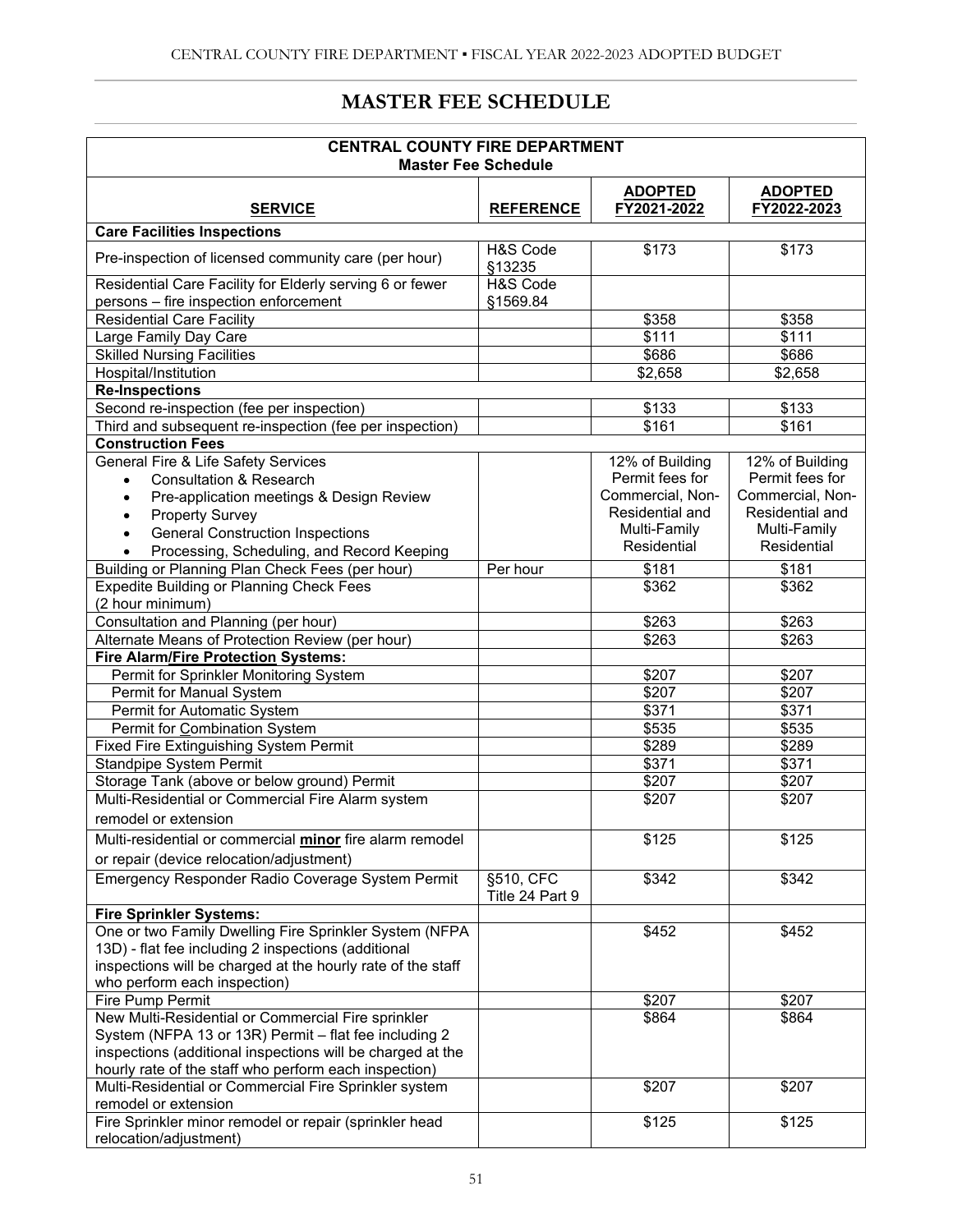## **MASTER FEE SCHEDULE**

| <b>CENTRAL COUNTY FIRE DEPARTMENT</b><br><b>Master Fee Schedule</b>                                                                                        |                         |                                                                                                         |                                                                                                         |  |  |
|------------------------------------------------------------------------------------------------------------------------------------------------------------|-------------------------|---------------------------------------------------------------------------------------------------------|---------------------------------------------------------------------------------------------------------|--|--|
| <b>SERVICE</b>                                                                                                                                             | <b>REFERENCE</b>        | <b>ADOPTED</b><br>FY2021-2022                                                                           | <b>ADOPTED</b><br>FY2022-2023                                                                           |  |  |
| Fire Service Line Permit                                                                                                                                   |                         | \$371                                                                                                   | \$371                                                                                                   |  |  |
| Fire Flow Information Admin Fee<br>(Please refer to fee schedule for each city for<br>respective fire flow fees for each city)                             |                         | \$39                                                                                                    | \$39                                                                                                    |  |  |
| <b>Miscellaneous Fees and Permits:</b>                                                                                                                     |                         |                                                                                                         |                                                                                                         |  |  |
| Community CPR / AED Class                                                                                                                                  |                         | \$40 Resident<br>\$50 Non-Resident                                                                      | \$40 Resident<br>\$50 Non-Resident                                                                      |  |  |
| Labor Rate for Mechanic Shop                                                                                                                               |                         | \$125                                                                                                   | \$125                                                                                                   |  |  |
| Photographs from investigations                                                                                                                            |                         | Cost of<br>Reproduction                                                                                 | Cost of<br>Reproduction                                                                                 |  |  |
| Fire Incident Reports (not including photographs)                                                                                                          |                         | \$10                                                                                                    | \$10                                                                                                    |  |  |
| Work without a construction permit (fees to be determined<br>at Fire Marshal's discretion)                                                                 |                         | Up to 10 times<br>the permit fees                                                                       | Up to 10 times the<br>permit fees                                                                       |  |  |
| Emergency Response Costs for Driving under the<br>Influence. (Billing upon conviction)                                                                     | Govt. Code<br>§53150-58 | Costs according<br>to Personnel<br>Schedule below<br>plus Apparatus<br>cost of \$140 as<br>set by State | Costs according<br>to Personnel<br>Schedule below<br>plus Apparatus<br>cost of \$140 as<br>set by State |  |  |
| <b>False Alarms</b>                                                                                                                                        |                         | \$540 for 3 to 5<br>and \$1,080 for 6<br>or more                                                        | \$540 for 3 to 5<br>and \$1,080 for 6<br>or more                                                        |  |  |
| Vegetation Management/Wildland-Urban Interface<br>Inspection                                                                                               |                         | \$200                                                                                                   | \$200                                                                                                   |  |  |
| Change of Use inspection (usually triggered by new<br>business license)                                                                                    |                         | \$158                                                                                                   | \$158                                                                                                   |  |  |
| Hazardous Materials Clean-up/Response                                                                                                                      |                         | Costs according<br>to Personnel<br>Schedule below<br>plus Apparatus<br>cost of \$140 as<br>set by State | Costs according<br>to Personnel<br>Schedule below<br>plus Apparatus<br>cost of \$140 as<br>set by State |  |  |
| <b>Standby Service</b>                                                                                                                                     |                         |                                                                                                         |                                                                                                         |  |  |
| Firefighter (per hour – minimum of 3 hours)                                                                                                                |                         | \$116                                                                                                   | \$116                                                                                                   |  |  |
| Fire Captain (per hour - minimum of 3 hours)                                                                                                               |                         | \$134                                                                                                   | \$134                                                                                                   |  |  |
| Battalion Chief (per hour - minimum of 3 hours)<br>Engine Company (per hour – minimum of 3 hours<br>plus apparatus costs - per day as set by the<br>State) |                         | \$157<br>\$480 per hour +<br>\$140 per hour<br>for apparatus                                            | \$157<br>$$480$ per hour +<br>\$140 per hour for<br>apparatus                                           |  |  |
| <b>Personnel Costs (per hour)</b>                                                                                                                          |                         |                                                                                                         |                                                                                                         |  |  |
| Administration                                                                                                                                             |                         | \$67                                                                                                    | \$67                                                                                                    |  |  |
| Firefighter                                                                                                                                                |                         | \$116                                                                                                   | \$116                                                                                                   |  |  |
| Fire Captain                                                                                                                                               |                         | $\sqrt{$134}$                                                                                           | \$134                                                                                                   |  |  |
| <b>Fire Prevention Specialist</b>                                                                                                                          |                         | \$82                                                                                                    | $\sqrt{$82}$                                                                                            |  |  |
| Fire Inspector                                                                                                                                             |                         | \$164                                                                                                   | \$164                                                                                                   |  |  |
| Deputy Fire Marshal                                                                                                                                        |                         | \$173                                                                                                   | \$173                                                                                                   |  |  |
| <b>Battalion Chief</b>                                                                                                                                     |                         | \$157                                                                                                   | $\sqrt{$157}$                                                                                           |  |  |
| <b>Fire Marshal</b>                                                                                                                                        |                         | \$198                                                                                                   | \$198                                                                                                   |  |  |
| Deputy Fire Chief                                                                                                                                          |                         | \$238                                                                                                   | \$238                                                                                                   |  |  |
| Fire Chief                                                                                                                                                 |                         | \$272                                                                                                   | \$272                                                                                                   |  |  |
| <b>General Permits</b>                                                                                                                                     |                         |                                                                                                         |                                                                                                         |  |  |
| <b>Aerosol Products</b>                                                                                                                                    |                         | \$193                                                                                                   | \$193                                                                                                   |  |  |
| <b>Amusement Buildings</b>                                                                                                                                 |                         | \$316                                                                                                   | \$316                                                                                                   |  |  |
| Apartments, Hotels and Motels - 10 or less units                                                                                                           |                         | \$163                                                                                                   | \$163                                                                                                   |  |  |